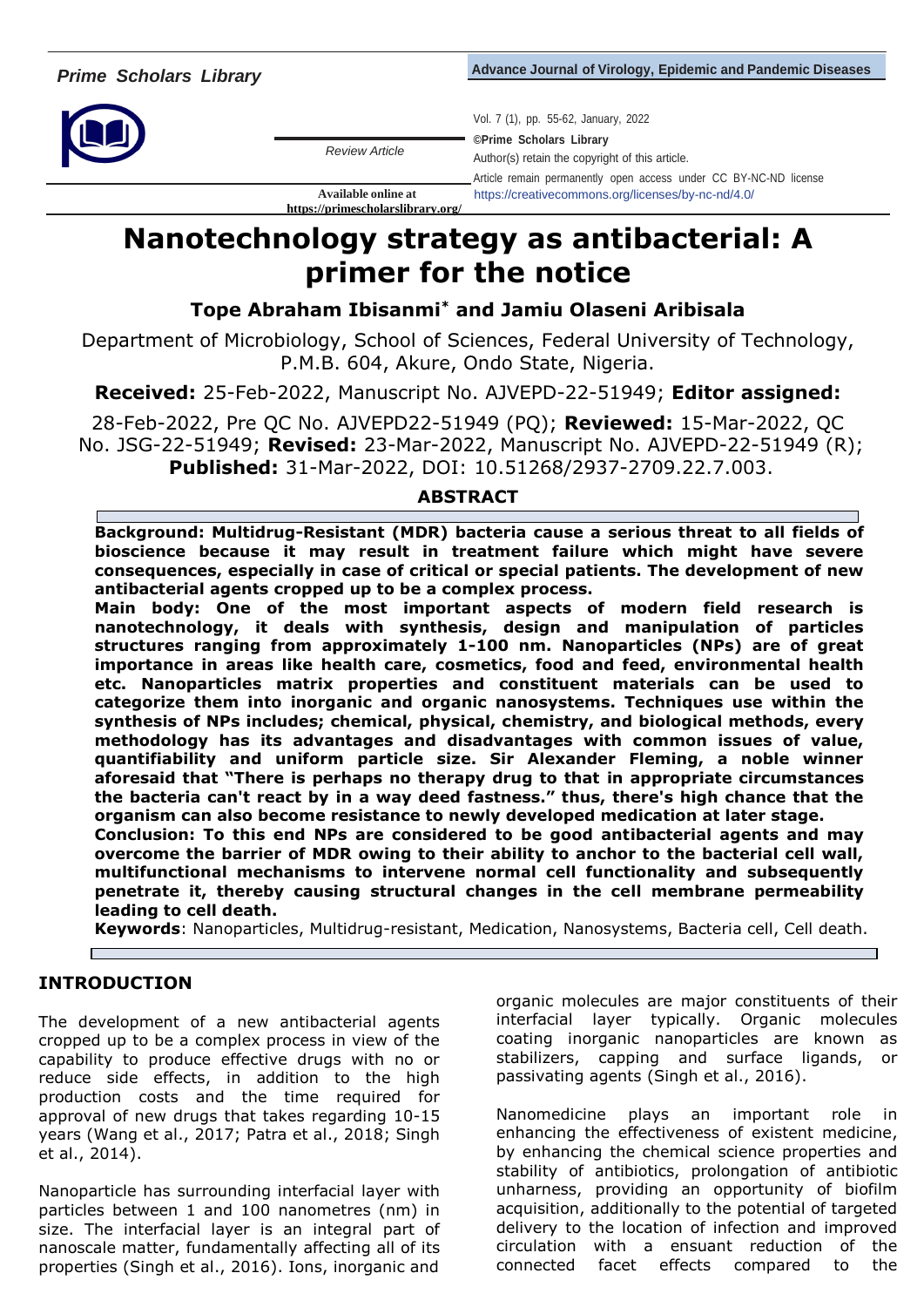corresponding free medication (Natan and Banin E, 2017).

## **NANOPARTICLES**

Nanotechnology is a unique and important field of modern research field, it deal with manipulation and synthesis of particle structures starting from about 1-100 nm. Nanoparticles (NPs) have big selection of applications in areas like health care, chemical industries, natural philosophy, nonlinear optical devices, area industries, medical specialty science, drug-gene delivery, energy science, cosmetics, food and feed, environmental health, mechanics, optics, optoelectronics, catalysis, single negatron transistors, light-weight emitters, and photo-electrochemical applications.

Nanoparticles are product of materials of various chemical natures like biomolecules, non-oxide ceramics, polymers, organics, metal oxides, silicates, carbon and metals. Nanoparticles additionally exist in much totally different morphology like spheres, cylinders, platelets and tubes (Kim, 2007).

Nanoparticles is generally classified into two namely, organic nanoparticles that embrace carbon nanoparticles (fullerenes) and also the inorganic nanoparticles that embrace magnetic nanoparticles, metallic element nanoparticles (gold and silver) and Semi-conductor nanoparticles (titanium chemical compound and atomic number 30 oxide) (Natan and Banin E, 2017) Nano materials have distinctive chemical and biological properties as compared to their larger counterparts (Shrivastava et al., 2007). The properties of nanomaterial's will greatly influence their interactions with bio molecules and cells, because of their peculiar chemical composition, surface structure, size, shape, charge, solubility and agglomeration. For instance, nanoparticle accustomed turn out exceptional pictures of tumour sites; single-walled carbon nanotubes are used as high-efficiency delivery transporters for biomolecules into cells (Varshney et al., 2009). By additional analysis in technology, it is helpful for each facet of human life such as somatic cell analysis, regenerative drugs and nutraceuticals are among the leading sectors that may be changed by technology innovations. Silver NPs is an area of interest as a result of the distinctive properties (e.g. form and size relying electrical, magnetic properties and optical) which might be incorporated into cosmetics merchandise, composite fibres, antimicrobial applications, biosensor materials, refrigerant superconducting materials, and electronic parts (Thu et al., 2013). It's additionally helpful when incorporated into antimicrobial applications, biosensor materials, refrigerant super-conducting materials, composite fibres, cosmetic merchandise, and electronic parts. Some valuable applications of silver NPs are in medical specialty, medicine, and odontology etc. many physical and chemical ways are used for

synthesizing and stabilising silver nanoparticles (Senapati et al., 2005).

#### **CLASSIFICATION OF NANOSYSTEMS**

Nanoparticles matrix properties and constituent materials can be used to categorize them into inorganic and organic nanosystems (Baranwal et al., 2018). Inorganic nanosystems are synthesis from inorganic oxides. Their synthesis technique depends on chemical reduction of metallic salts with a reducing agent. Environmental parameters, as an example pH scale and temperature, play a serious operate in determination of the specificities of those materials, aggregation, the *in vitro* drug release kinetics, consequently affecting their loading capacity and hence their antibacterial affect (Ashik et al., 2018). In addition, organic nanosystems like compound micelles, liposomes, lipid-based nanoparticles and compound nanoparticles have desirable biodegradability and biocompatibility options, making them appropriate candidates for clinical use (Martin-Serrano et al., 2019).

#### **ORGANIC NANOSYSTEMS**

#### **Liposomes nine composition and characteristics of liposomes**

Liposomes are the foremost extensively evaluated antimicrobial drug delivery nanosystems. They're characterized by spherical structures of lipid bilayer(s) encompassing associate degree inner liquid house, go in size from 0.02 to 10 nm. The effectuality of antibacterial-loaded liposomes in biofilm demolition depends on the chemical science properties of liposomes that manage their stability and *in vivo* interactions. Nanoparticle has small unilamellare veiscles of '100 nm which allow antibiotic delivery helping them to display high capability in the eradication of bacterial strains. Liposomes proved to be useful for the management of topical, oculare bacterial infections, pulmonary, and vaginal (Nermin et al., 2020).

#### **Advantages of antibiotics-loaded liposomes as drug delivery agents**

- Better protection and enhanced antibiotics bio distribution.
- Selective biofilm targeting affinity.
- Improved selectivity towards intracellular and extracellular bacterial strains.

#### **Bimetallic NPS**

Ag and Au (Np) are also employed to reinforce the results of a drug and cut back the specified dose. They can also be used alone since they possess antimicrobial properties (Singh et al., 2016). AuNPs represent sensible vectors to the delivery of medical specialty compounds. Synergism of Au and Ag alloys is a great solution since they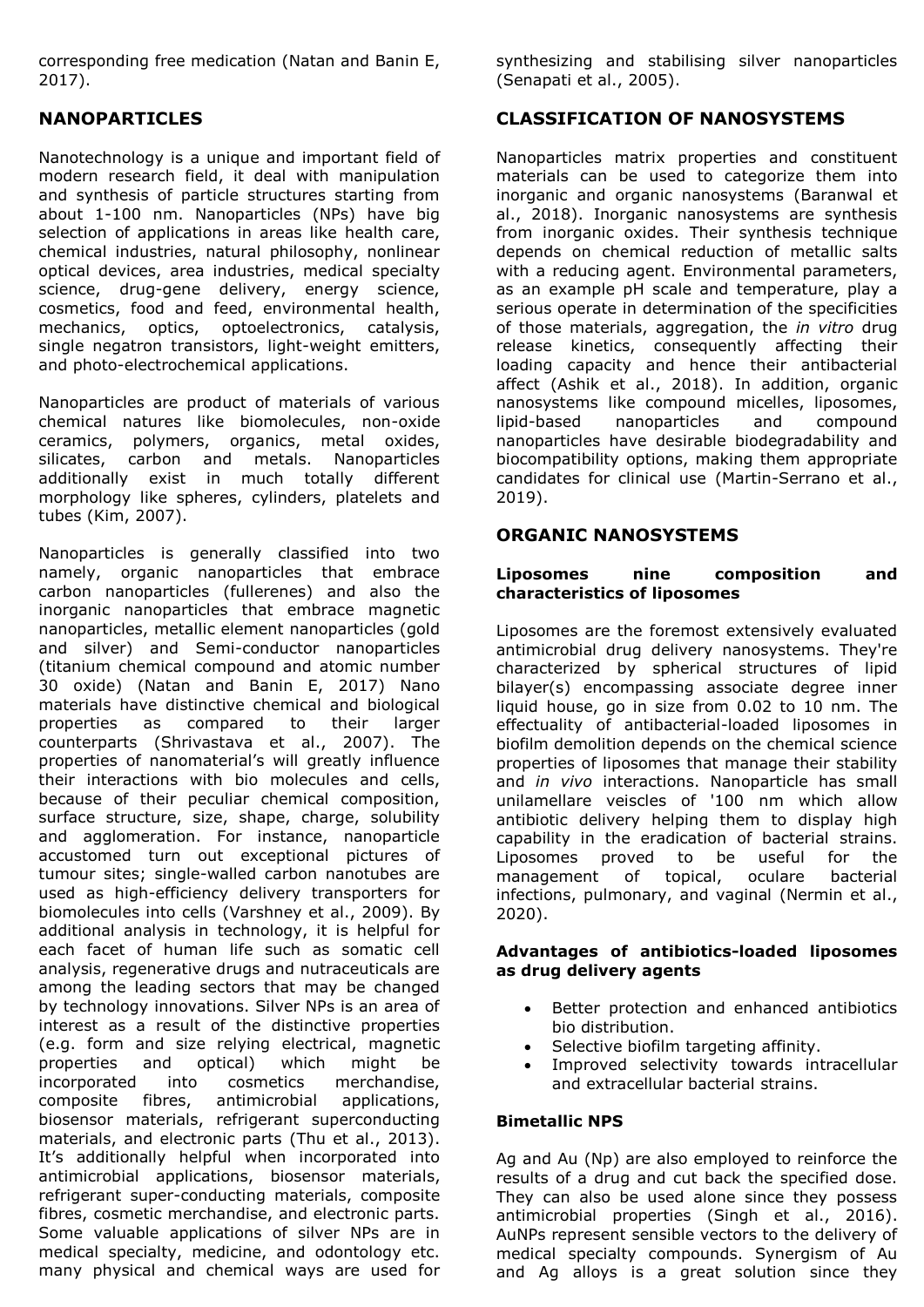improved stability in advanced biological media provided by gold and combine the antimicrobial result of silver with the convenience of functionalization. Fakhri and colleagues synthetized and functionalized AgAuNPs with an antibacterial drug and over that there exists a synergistic result of the antibiotic with the bimetallic nanoparticle, with greater bactericidal activity of this form in detriment of its free forms (Pedro et al., 2018).

#### **Silver Nanoparticles (AGNPS)**

Since the traditional times, silver has been recognized as having antimicrobial effects (Reidy et al., 2013) supported all the proof thus far, AgNPs are as the most promising inorganic NPs which will be used for the treatment of bacterial infections (Natan et al., 2017). These NPs is also synthesized by ancient chemical reduction or *via* "green" chemistry approaches using plant and/or bacteria extracts (Ribeiro et al., 2018) many mechanisms are planned to grasp AgNPs mediate cellular death, together with cytomembrane disruption (Pedro et al., 2018), oxidization of cellular parts, inactivation of the metabolism chain enzymes, production of ROS, and decomposition of the cellular parts. The adsorption of the NPs leads to alteration of the negative charge of the cell wall and also the depolarization of the cell wall which make them to become more permeable. The entry of AgNPs induces ROS which will inhibit ATP production and DNA replication. However, there's proof that AgNPs will unharness  $Ag^+$ , acknowledged to exhibit antimicrobial activity, when interacting with thiol-containing proteins, which weaken their functions. The precise technique of the antibacterial mechanism of AgNPs continues to be not utterly understood (Pedro et al., 2018). Previous studies shows that AgNPs exert many antibacterial activity, which can justify

why bacteria resistance to silver is rare. Considerations relating to the toxicity and genotoxicity of AgNPs are raised however numerous authors have conducted clinical trials supported AgNPs and no necessary clinical alterations are detected. Curiously, AgNPs are found to exhibit higher antimicrobial activity than antibiotics like vancomycin or gentamicin against P. aeruginosa and MRSA (Ribeiro et al., 2018).

## **Gold Nanoparticles (AuNPs)**

Metallic gold is taken into account as inert and non-toxic, which can vary once it shifts oxidation states (I and II) Gold NPs (AuNPs) is also synthesized by traditional chemical reduction of a gold salt or *via* "green" chemistry approaches by making use of plant and/or bacteria extracts. Gold nanoparticle alloy of yellow colouration are shown in Figure 1. The foremost used and represented technique is that the chemical synthesis supported the reduction of chloroauric acid by turn (Fernandes et al., 2017). Some studies have addressed the potential of making use of AuNPs as antibacterial agents, however some disceptation still exists in line with Yu H and collaborators, AuNPs AuNPs are usually not bactericidal at low concentrations and sapless antibacterial at high concentrations. This is often presumably because of the result of co-existing chemicals, like gold ions, surface coating agents, and chemicals concerned within the synthesis that weren't utterly removed. The antibacterial mechanism of AuNPs is associated to (i) the collapse within the membrane potential, impeding ATPase activity inflicting a deterioration of the cell metabolism; (ii) impeding of the binding monetary unit of the organelle to transfer RNA; and (iii) Shamaila and co-workers showed that AuNPs may affect the bacterial respiratory chain by attacking nicotinamide (Pedro et al., 2018).



**Figure 1.** Image showing nanoparticles of an alloy of gold (yellow) and palladium (blue).

#### **Metal oxides**

Metal oxides NPs are among if not the most important, foremost explored and studied family of NPs and are famous to effectively, rising as hopeful candidates to challenge antimicrobial resistance (Kadiyala et al., 2018). Iron compound  $(Fe<sub>3</sub>O<sub>4</sub>)$ , flowers of zinc (ZnO), and oxide (CuO) possess antimicrobial properties and may be applied in clinical care. Thanks to the intrinsic photocatalytic activity of the metal oxides they generate ROS and become powerful agents against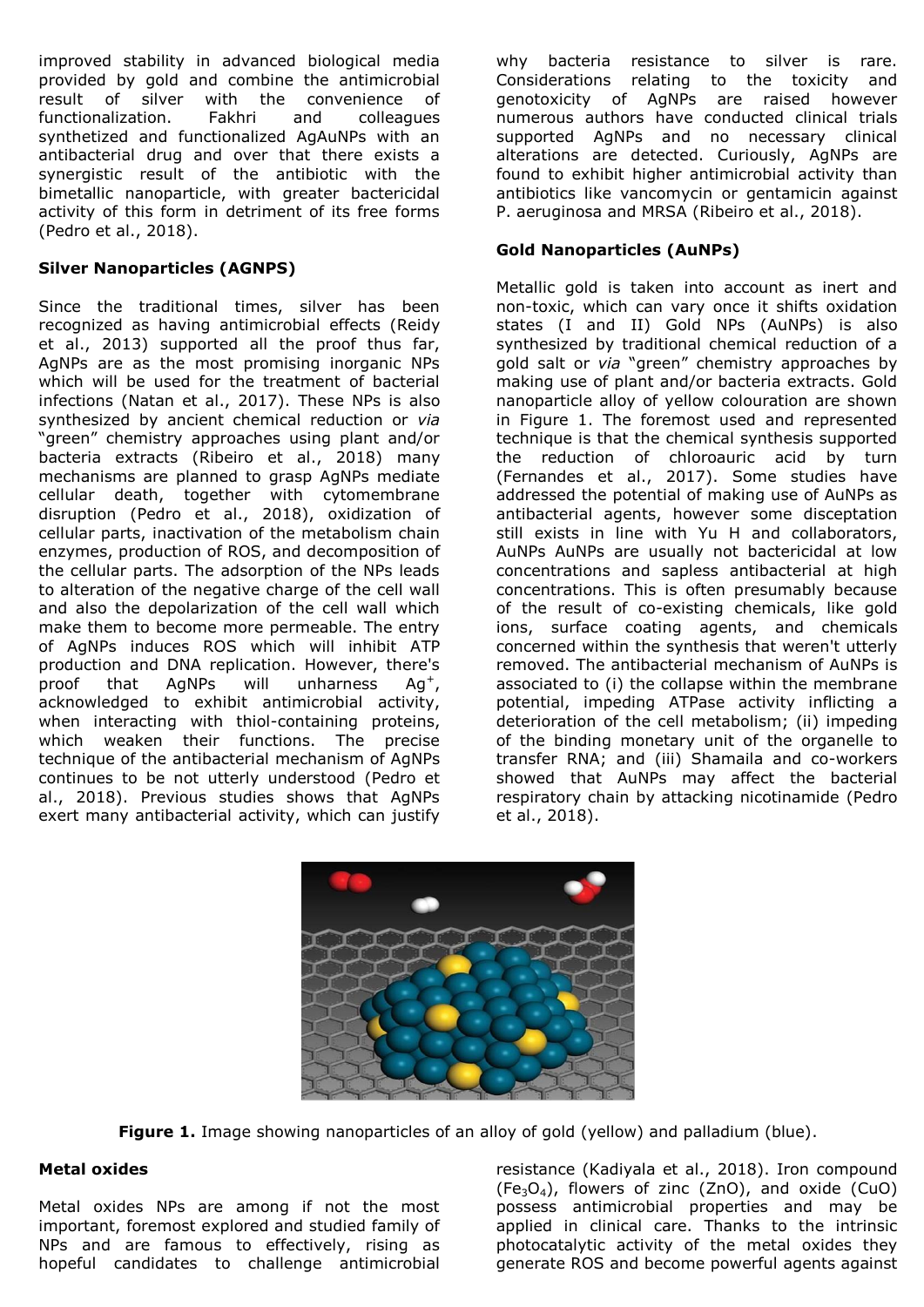bacterium these are delineate in additional detail on the subsequent sections (Pedro et al., 2018).

## **Iron oxide (FE3O4)**

The synthesis of iron compound NPs could also be achieved *via* totally different routes. The medicine mechanism of those NPs is especially attributed to dissolved metal ions and also the generation of ROS (Wang et al., 2017). Super-paramagnetic iron compound nanoparticle carry out intercellular movement by penetrating the membrane and officious with the negatron. It's been delineating that iron compound NPs will harm macromolecules, proteins, through the formation of ROS and together with DNA.

#### **METHOD OF SYNTHESIZING OF NANOPARTICLES**

Many techniques are used for the synthesis of Ag-NPs by exploitation of chemical, physical, chemistry, and biological ways (Figure 2). Every technique has its advantages and disadvantages with common issues of value, measurability, uniform particle size, and also the size distribution<br>(Petra et al., 2018). Historically, metal (Petra et al., 2018). Historically, metal nanoparticles are created by physical ways like particle sputtering or periodical optical maser ablation and chemical ways like reduction, thermal synthesis, sol-gel technique, hydrothermal and so on. However, recently, the environmentally friendly synthesis ways (by exploitation of natural products) are developed underneath the branch of "green syntheses." relying upon the chosen path of synthesis and totally different experimental conditions, the silver NPs of various morphology, sizes, and shapes are often obtained. Nevertheless, the foremost necessary criteria are that the size distribution that ought to be achieved narrow as possible for the target-specific applications. Three necessary ways (chemical, physical and biological) for the synthesis of nanoparticles are mentioned as follows (Petra et al., 2018).



**Figure 2.** Methods for synthesis of Nanoparticles.

#### **Chemical methodology of synthesis**

Among the present strategies, the chemical strategies are commonest used for the assembly of Ag-NPs. The chemical reduction of metal ions is that the most universal and simple route for the preparation of the metal nanoparticles (Oliveira et al., 2005). The chemical transformation of the silver ions into the silver nanostructures will occur by photochemical methodology, wet chemical synthesis with or while not templates, by using liquid, chemical compound templates, solutionbased methodologies like aspartate reduction and starch-mediated reduction, etc. Generally, the chemical synthesis method of the Ag-NPs in answer typically employs 3 main elements which has metal precursors (for formation of AgNPs: AgNO three AgClO four, AgCl, (PPh three)  $3AgNO<sub>3</sub>$ ,  $CF<sub>3</sub>CooAg$ , reducing agents and stabilizing/capping (Iravani et al., 2014).

#### **Physical methodology of synthesis**

In the physical synthesis method of Ag-NPs, usually, the physical energies (thermal, ac power, and arc discharge) are used to supply Ag-NPs with a slender size particle distribution. This approach can permit us to produce large quantities of Ag-NPs at once (Oliveira et al., 2005). Under the

physical strategies, the metallic NPs are often typically contrived by evaporation-condensation method that would be administered during a tube chamber at gas pressure. The large area of tube chamber, consumption of enormous quantity of energy, raising the environmental temperature round the supply material and tons of your time for achieving thermal stability, these are among the few drawbacks of the strategy. Another physical methodology of synthesis of Ag-NPs may be a thermal decomposition methodology used to synthesize the powdered Ag-NPs. This means that the Ag-NPs were ready with a really slender size distribution for synthesizing the metal NPs and by evaporating the source beneath the flow of carrier gas, i.e., air. It had been reported that the mean diameter, the geometric variance, and also the total concentration of spherical NPs while not agglomeration will increase with the temperature of the surface of the heater (Oliveira et al., 2005).

#### **Biological synthesis of nanoparticles**

Usually, wet-chemical or physical methodology is employed to arrange the metal nanoparticles. However, the chemicals employed in physical and chemical strategies are typically costly, harmful and combustible however the biogenic strategies are a value effective, energy saver and having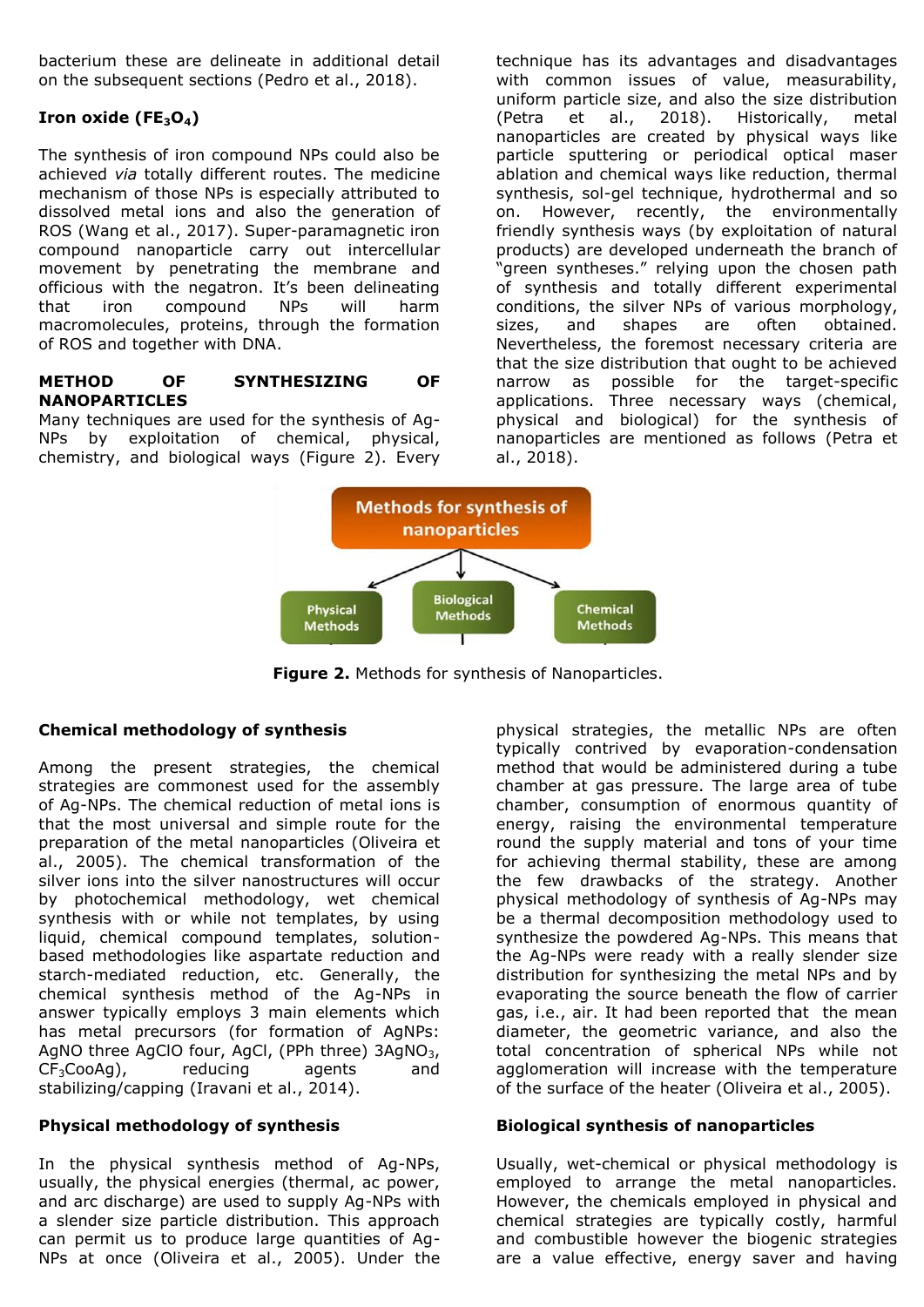environmentally benign protocols technique for inexperienced synthesis of silver nanoparticles from completely different bacteria (yeast, fungi and bacterium, etc.) and plant tissues (leaves, fruit, latex, peel, flower, root, stem, etc.) (Oliveira et al., 2005). Phytochemicals (lipids, proteins, polyphenols, group acids, saponins, aminoacids, polysachccarides amino polyose, enzymes, etc.) gift in plants are used as reducing and capping agent. The utilization of agro waste and bacteria materials not solely reduces the value of synthesis however additionally minimizes the requirement of victimization venturous chemicals and stimulates inexperienced synthesis.

This methodology of synthesis is extremely easy, requiring less time and energy compared to the physical and chemical strategies with predictable mechanisms. The opposite blessings of biological methods is the supply of an enormous array of biological resources, attenuate time demand, high density, stability, and also the ready-to-soluble asprepared nanoparticles in water. Therefore, biogenic synthesis of metal NPs unwraps up huge opportunities for the employment of perishable or waste materials.

#### **Biosynthesis of silver nanoparticles by making use of bacteria**

Several bacteria are documented to synthesize silver nanoparticles. Silver nanoparticles at 440 nm peak that corresponded to the surface plasmon resonance of silver nanoparticle were wont to extracellular synthesize silver nanoparticles from nitrate solutions using *B. cereus, Bacillus subtilis, Staphylococcus aureus, E. coli, P. syringae* and *Streptococcus* species have been reported to produce silver nanoparticle (Thu et al., 2013).

#### **MULTIDRUG RESISTANCE (MDR) AND NANOPARTICLES**

Multidrug-Resistant (MDR) bacteria cause a significant threat to any or all fields of bioscience because it may result in treatment failure which might have severe consequences, especially in case of critical patients (wang et al., 2017). The development of a new efffective drugs is a complex process, at the moment a number of the foremost difficult Multidrug-Resistant (MDR) organisms are Pseudomonas aeruginosa, Methicillin-Resistant Staphylococcus Aureus (MRSA), extensively drug-resistant (XDR) *Mycobacterium tuberculosis, Escherichia coli, Acinetobacter baumannii* and *Klebsiella pneumonia*. Bacterial antibiotic resistance exhibited by completely different micro-organisms can be earned through numerous intrinsic or nonheritable mechanisms (Reidy et al., 2013). Intrinsic or 'natural' resistance is inherent to a bacterial species and involves inactivation of the antibiotic, cell permeability, the absence of the target or the presence of low-affinity targets and also the presence of effluence mechanisms. On the

other hand, non-heritable mechanisms are genes embraced mutations in targeted by the transfer of resistance determinants borne on plasmids, the antibiotics, bacteriophages, transposons, and different mobile genetic materials. In general, this exchange is accomplished through the processes of conjugation (*via* plasmids) transduction (*via bacteriophages*), and conjugative transposons), and transformation (*via* incorporation into the body of body DNA, plasmids, and different DNAs from dying organisms). A really few novel antibiotics are discovered to treat these MDR organisms in past decades. famed life scientist Alexander Fleming aforesaid that "There is maybe no therapy drug to that in appropriate circumstances the bacteria can't react by in how deed fastness." thus there's high chance that the organism can also become resistance to freshly developed medication at later stage, additional these medications are extremely big-ticket. To the present finish nanoparticles are thought of to be sensible medicinal drug agents and should overcome the barrier of MDR because of their multifunctional mechanisms to intervene traditional cell practicality. Nanoparticles are shown to own the flexibility to anchor to the bacteria semipermeable membrane and afterwards penetrate it, thereby inflicting structural changes within the plasma membrane permeableness resulting in necrobiosis. The most economical friendly is Silver NPs (SNPs), it also have antimicrobial property compared with others because of their extraordinarily massive area that provides higher contact with bacteria. SNPs might target at the bacteria membrane, resulting in a dissipation of the nucleon driver that successively cause interference of organic process. Another mechanism concerned in microbicidal activity is that the generation of free radicals by the nanoparticles that have the flexibility to break the plasma membrane and create it porous which might ultimately result in necrobiosis. Metal nanoparticles have the affinity to act with sulphur and phosphorus containing biomaterials gift within the bacteria cell e.g., DNA bases. The metal nanoparticles will act on these soft bases and destroy the DNA which might result in necrobiosis. Nanoparticles are famed to modulate the bacteria signal transduction (Singh et al., 2016). The nanoparticles dephosphorylate the amide substrates on aminoalkanoic acid residues that result in signal transduction inhibition and inhibition of bacteria growth. It's conjointly shown that there can be a unharness of silver ions from conductor nanoparticles and these ions will act with the thiol of the many very important enzymes and inflicting disruption of cellular functions, inactivate them. NPs conjointly exert their medicinal drug activities either by collapsing the membrane potential and inhibiting the nucleotidease activities to decrease the ATP level and also the different is by inhibiting the fractional monetary unit of organelle from binding to tRNA. Many findings on antibacterial result of varied NPs and nanoconjugate systems are in short reviewed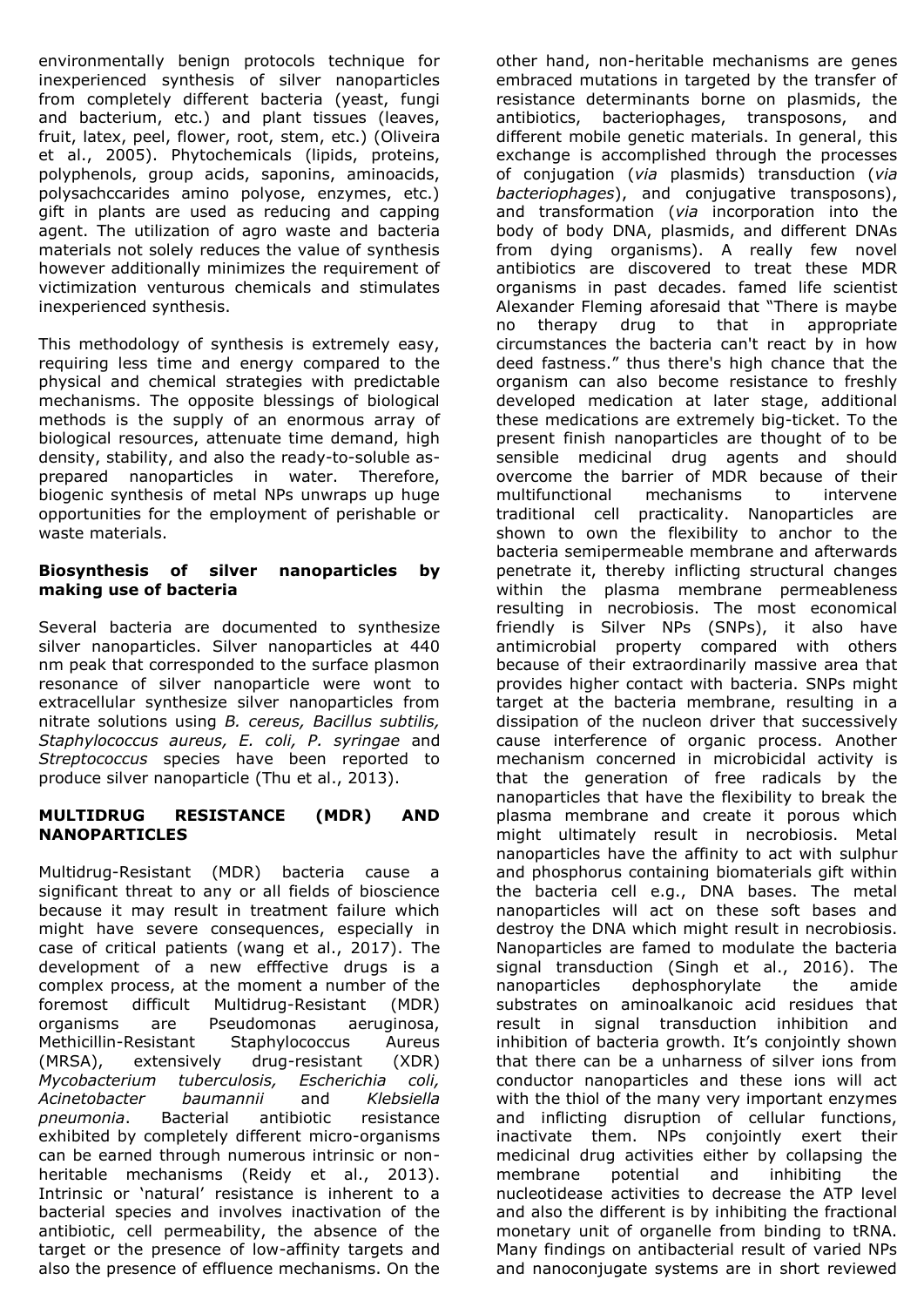in preceding sections (Petra et al., 2018).

#### **NANOSYSTEMS ROLE IN OVERCOMING ANTIBIOTIC RESISTANCE**

The emergence of resistant's in conjunction with the limitation on the constant production of new effective antibacterial agents has resulted in inefficiency of current antibiotic medical aid with relevant risks on human health. The provision of latest antibacterial agents appeared to be a really advanced method in sight of the potential to provide new effective and safe medicine, additionally to the high production prices and also the time needed for approval of latest medicine that takes concerning 10-15 years (Singh et al.,

2016; Natan et al., 2017). In 2016, several antibiotics were clinically tested for the market within the use of America (Petra et al., 2018). Sadly, however, within the last decades, linezolid was the sole approved antibiotic in conjunction with the recently discovered teixobactin (Nermin et al., 2020). Nanomedicine plays an important role in enhancing the effectiveness of existent medical drugs, by enhancing the chemical properties and stability of antibiotics, providing an opportunity of biofilm internalisation, prolongation of antibiotic unharness (Figure 3), additionally to the potential of targeted delivery to the location of infection and improved circulation with a resulting reduction of the connected facet effects compared to the corresponding free medicine (Natan et al., 2017).



**Figure 3.** Graphical outline of various classes of nanosystems with illustration of their possible anti-biofilm mechanisms.

#### **SOME NANOPARTICLES AND THEIR BACTERICIDALS ACTION**

#### **Silver nanoparticles**

Among metal nanoparticles Ag-NPs are extensively studied and used as effective antimicrobial agents. The bactericidal impact of silver nanoparticles on micro-organisms is incredibly well known; but the bactericidal mechanism isn't fully understood. Studies showed that Ag-NPs attack Gram negative bacteria by penetrating and anchoring the semipermeable membrane, and as a consequence, the leading structural amendment within the membrane morphology (Figure 4). This led to vital increase in membrane porosity and alters transport through the cell membrane leading to death (Singh et al., 2016). It's conjointly been planned that the Ag-NPs powerfully move with thiol teams of important enzymes and phosphoruscontaining

#### **Action of silver nanoparticle on microbes**

There are numerous theories on the action of silver nanoparticles on microbes to cause the microbiocidal impact. Silver nanoparticles have the flexibility to anchor on the bacteria semipermeable membrane and after penetrate it, thereby inflicting structural changes on the cell wall like porosity of the cell wall and death of the bacteria cell. There's formation of peats on the cell surface moreover as accumulation of nanoparticles on the cell surface. The formation of free radicals on the bacteria cell surface by the silver nanoparticles perhaps thought-about as another mechanism by that death of the bacteria cell might occur (Kim et al., 2007) (Figure 4).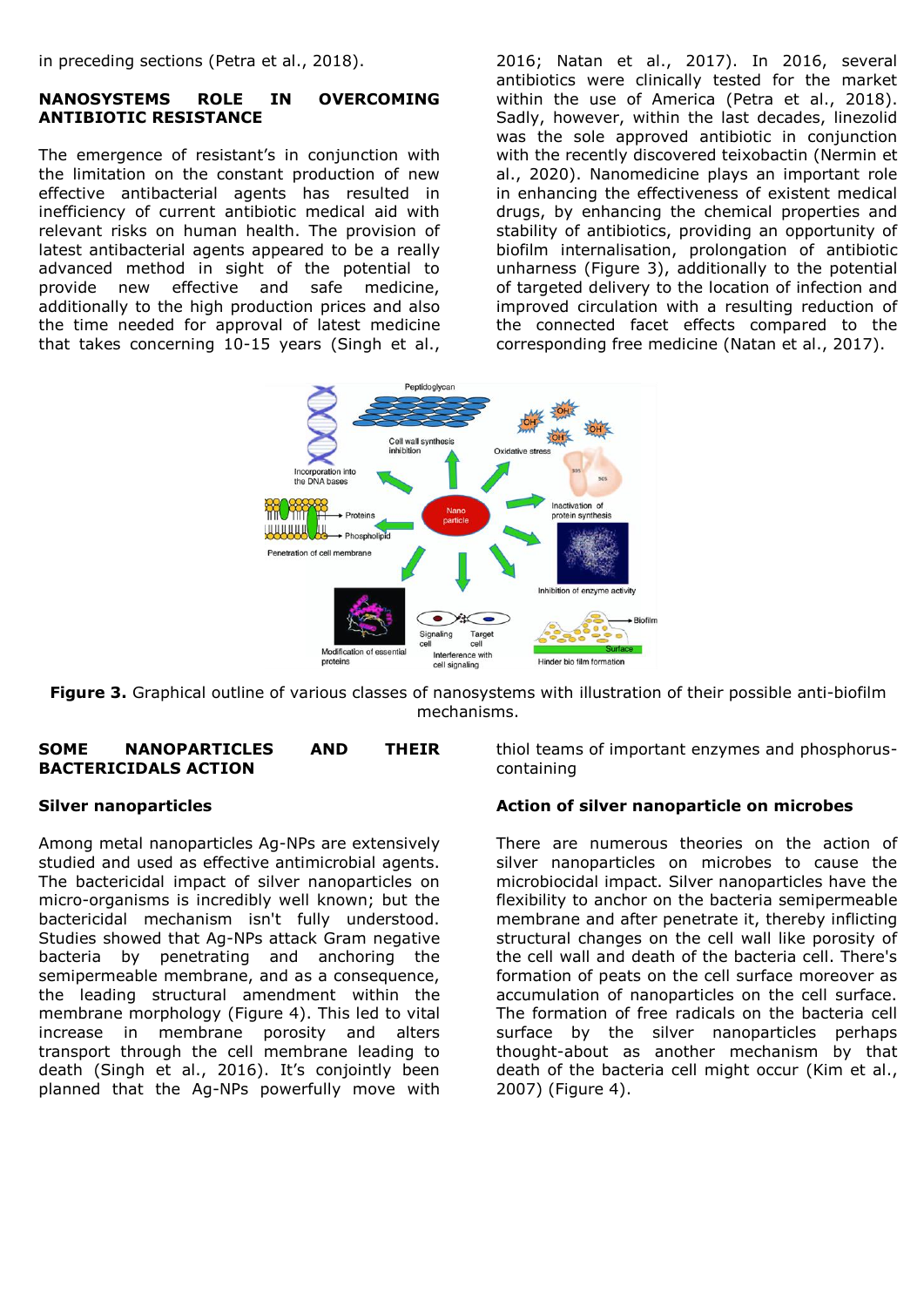

**Figure 4.** Silver nanoparticles destroyed bacteria cell.

### **No releasing nanoparticles**

Nitric-oxide-releasing NPs (NO NPs) also possess broad spectrum antibacterial activity which might inhibit the expansion of the many antibiotic resistant and sensitive bacterium like *K. pneumoniae, S. pyogenes, E. coli, E. faecalis and P. aeruginosa*. NO is a hydrophilic natural gas and lipophilic, and is unstable in an element surroundings. Reactions of NO with element or superoxide impromptu turn out reactive atomic number 7 and element intermediates that are cyanogenic to the cell and act as antimicrobial species (Singh et al., 2016).

#### **Dinitrogen oxide and dinitrosyl-iron**

Complexes are generated. NO-associated macromolecule harm has been incontestable with peroxynitrite and gas (nitrogen dioxide). Peroxynitrite mediate macromolecule peroxidation of liposomes that contribute to the antimicrobial activities of NO (Jones et al., 2020). NO interactions with proteins involve reactive thiols, proteome teams, iron-sulphur clusters, phenolic resin or aromatic organic compound residues, tyrosyl radicals, or amines (Nermin et al., 2020). Peroxynitrite and NO•2 conjointly nonspecific ally oxidize proteins at a spread of websites. 73 Studies of NO-related toxicity have incontestable inactivation of enzymes containing Fe-S clusters (e.g., aconitase, NADH dehydrogenase, succinate dehydrogenase) suggesting that NO• (NO radical) may directly unharness iron from metalloenzymes and cause iron depletion. The antimicrobial and healing efficaciousness of sustained unharness gas nanoparticles are investigated against Methicillin-Resistant SA (MRSA) and *Acinetobacter baumannii* using a murine wound and soft (Singh et al., 2016).

## **METAL COMPOUND NANOPARTICLES**

Metal Oxides Nanoparticles (NPs) like TiO<sub>2</sub>, CuO and ZnO are proverbial to exhibit smart antibacterial properties (Toolabi et al., 2013). One among the common properties they share is their photo catalytic activity because of wide band gap. The photo catalytic activity is attributed to

generation of Reactive Oxygen Species (ROS). Copper (CuO) nanoparticles have shown activity against a variety of bacteria pathogens, as well as Methicillin-Resistant Staph Aureus (MRSA) and Escherichia, what is more, the power of CuO nanoparticles to cut back bacteria populations to zero was found to be increased within the presence of silver nanoparticles (Kadiyala et al., 2018).

# **DISCUSSION AND CONCLUSION**

The wide unfold antibiotic resistance has place large pressure on pharmaceutical industries to search for new antimicrobial agents or modification of the existing antimicrobial agents. Nanoparticle has potential to alter the state of this affairs and forestall the unfold of drug resistance. Metallic nanoparticles of biological and chemical origin are shown to be potential agents in antibacterial treatment in previous studies. Nanoparticles not solely incontestable activity against MDR bacterium themselves, however conjointly showed potential for the event of synergistic mixtures that will increase the antibacterial impact of existing antibiotics. They helped to revive the antibacterial activity of previous generation antibiotics against that microbes have developed resistance. The review showcased the impact of varied styles of radiations together with nanoparticles enhancing the antibacterial efficaciousness. More work continues to be needed so as to elucidate the whole mechanism of action of nanoparticles as antibacterial, toxicity of nanoparticles in human and higher delivery of drug within human system by making use of nanodrug carriers. Nanoparticles in addition to either antibiotics and/or irradiation could offer a possible strategic remedy to combat MDR.

## **ACKNOWLEDGEMENTS**

The Department of Microbiology, School of Life Sciences, Federal University of Technology Akure, Akure Nigeria, is acknowledged for providing the basic infrastructure for carrying out the research work.